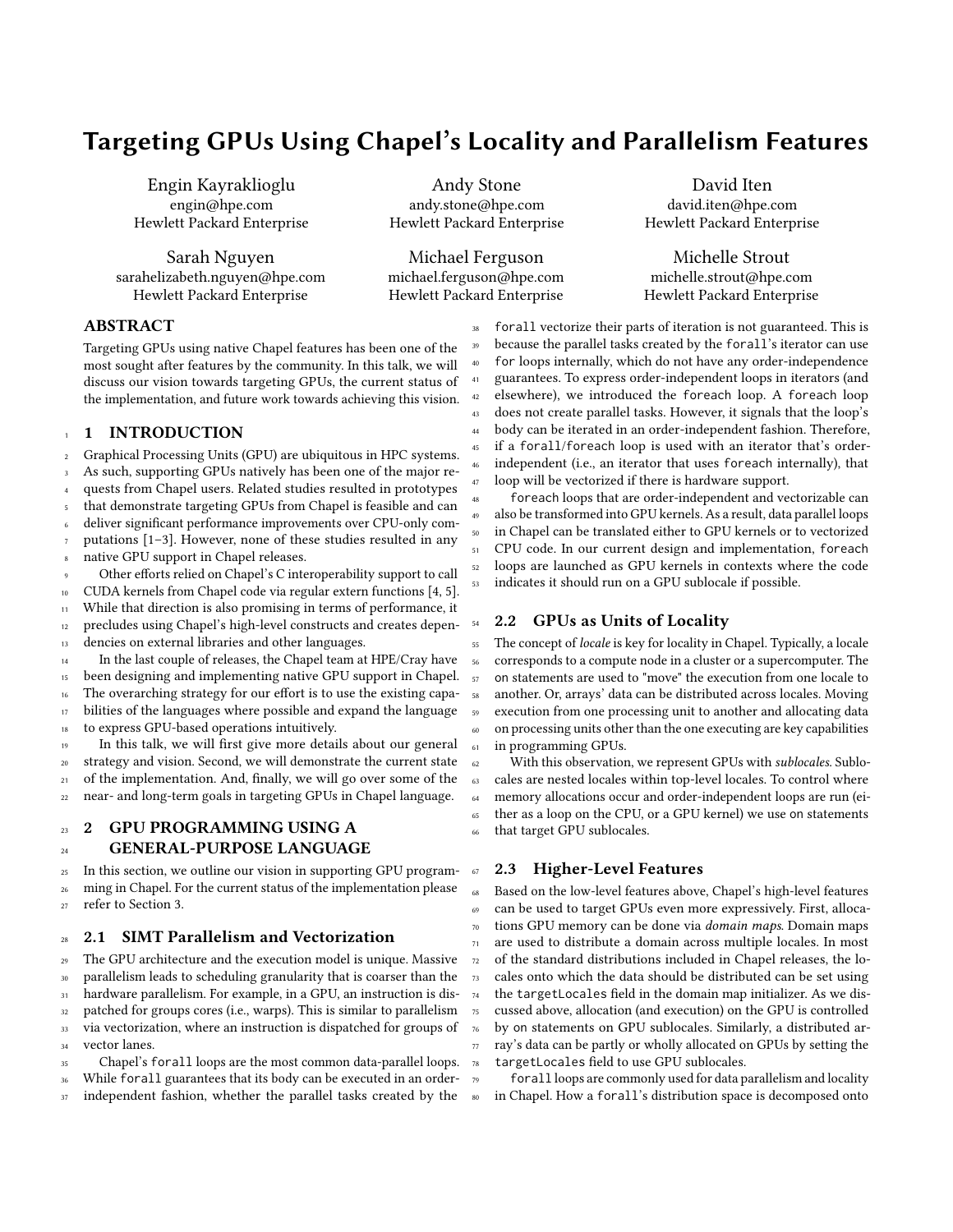- 81 locales is controlled by the iterator that it traverses. These iterators
- 82 can use on statements to move parts of the execution to different
- <sup>83</sup> locales. For example, a distributed domain's default parallel iterators
- 84 typically use on statements to make sure that indices are yielded
- <sup>85</sup> on locales where they exist. Similarly, if a distributed domain (or
- array) is distributed on GPU sublocales, its parallel iterators can

seamlessly move the execution to GPUs as appropriate. Just as the iterator implementation can drive the locality of forall iterations by using on statements; it can also determine whether or not the loop is a candidate for vectorization or GPU <sup>91</sup> kernel generation. Only forall and foreach loops that work with <sup>92</sup> iterators that support data parallelism (possibly by using foreach) <sup>93</sup> are candidates for vectorization or GPU kernel generation. In summary, based on the lower-level features we outlined above, higher-<sup>95</sup> level features like domain maps and forall loops can also be used to target GPUs in Chapel.

This vision for targeting GPUs from native Chapel code follows from Chapel's multiresolution design philosophy: There are lowerlevel concepts that users can use for more control. On the other hand, higher-level concepts are built on top of the lower-level ones and also available to the user for less effort and potentially higher portability.

### <span id="page-1-0"></span>3 CURRENT STATUS

[1](#page-1-1)04 As of version 1.26<sup>1</sup>, Chapel has limited support for targeting GPUs <sup>105</sup> following the design roughly outlined above. This support can be enabled by setting the environment variable CHPL\_LOCALE\_MODEL <sup>107</sup> to gpu. See the "GPU Programming" tech note [\[6\]](#page-2-4) for more details on how to setup for GPU execution. For GPU support, the LLVM back-end must be used. We use LLVM to generate PTX assembly 110 code and generate binary from that using CUDA toolchain. 111 In this version, an on statement can be used to move data alloca-112 tion and execution to GPUs, foreach loops are analyzed for their

113 suitability for GPU execution and are turned into kernels automati-<sup>114</sup> cally. Below are some examples that the current implementation <sup>115</sup> supports.

#### 116 3.1 HPCC STREAM on GPU

117 This example shows how HPCC STREAM can be run on a GPU.

```
118 1 // NOTE: here.getChild(1) interface is subject to change
_{119\text{ }2} on here.getChild(1) {
120 3 var A, B, C: [1..n] int;
121
122 \t5 B = 1;
123 \t6 C = 2;
124
125 \text{ s} A = B + alpha \star C;
1269Listing 1: HPCC STREAM as of Chapel 1.26
```
127 In line 2, the on block starts the GPU region. In this block, ar-128 ray data is allocated on the Unified Virtual Memory (UVM). The 129 operations in lines 5, 6 and 8 are promoted expressions and they

130 typically lower into for all/foreach loops. Therefore, all of these

<span id="page-1-1"></span><sup>1</sup>Released in March 2022

<sup>131</sup> expressions will launch as individual GPU kernels. A full HPCC 132 STREAM benchmark implemented similar to Listing [1](#page-1-2) performs at more than 96% efficiency compared to the corresponding C+CUDA 134 implementation. It is important to note that we have not worked <sup>135</sup> on performance profiling and tuning so far.

#### 136 3.2 Data Copy Between the CPU and the GPU

In this example, the data is initialized on the host, copied onto GPU, 138 STREAM is run, and the result is copied back.

<sup>139</sup> <sup>1</sup> **var** AHost, BHost, CHost: [1..n] **int**;

143

```
140 2
1413 BHost = 1;
_{142} 4 CHost = 2;
144 6 // NOTE: here.getChild(1) interface is subject to change
145 7 on here.getChild(1) {
146 8 var A: [1..n] int;
147
14810 var B = BHost;
|14911| var C = CHost;
15012
15113 A = B + alpha \star C;
15214
15315 AHost = A;
15416 }
```
#### Listing 2: HPCC STREAM with Data Offload

155 Before the on statement, the arrays are allocated on the main <sup>156</sup> memory as usual. Within the on statement, corresponding arrays 157 are created on the device memory. Lines 10 and 11 relies on the <sup>158</sup> existing bulk array transfer capabilities to copy the arrays' data <sup>159</sup> from the host memory to device memory. Line 13 is run as a GPU <sup>160</sup> kernel as in the previous listing. Finally, Line 15 copies the result 161 back to the host memory.

#### 162 3.3 A Basic Work-sharing Idiom Between the  $_{163}$  CPU(s) and the GPU(s)

```
164 In this final example, a basic operation is decomposed in a way that
165 half of the operation is done by the CPU(s) and the other half by
166 the GPU(s). We use a simple increment operation for brevity.
```

```
167 1 var A: [0..#n] int;
168 2 \frac{1}{4} // assign half the work to CPU, the rest to GPUs. Assume divisibility
169 3 // NOTE: here.getChildCount interface is subject to change
170 \frac{4}{170} const numGPUs = here.getChildCount()-1;
171.5 const cpuSize = n/2;
172 \div 6 const gpuSize = (n/2)/numGPUs
173
174 \text{ s} // cobegin will spawn two concurrent tasks:
175 9 cobegin \left\{\frac{1}{\pi}\right\} implicit sync at the end
17610 // Task 1: Do the CPU part
17711 A[0..#cpuSize] += 1;
17812 // Task 2: Iterate over all GPUs, spawning concurrent tasks on each
17913 coforall subloc in 1..numGPUs { // implicit sync at the end
```